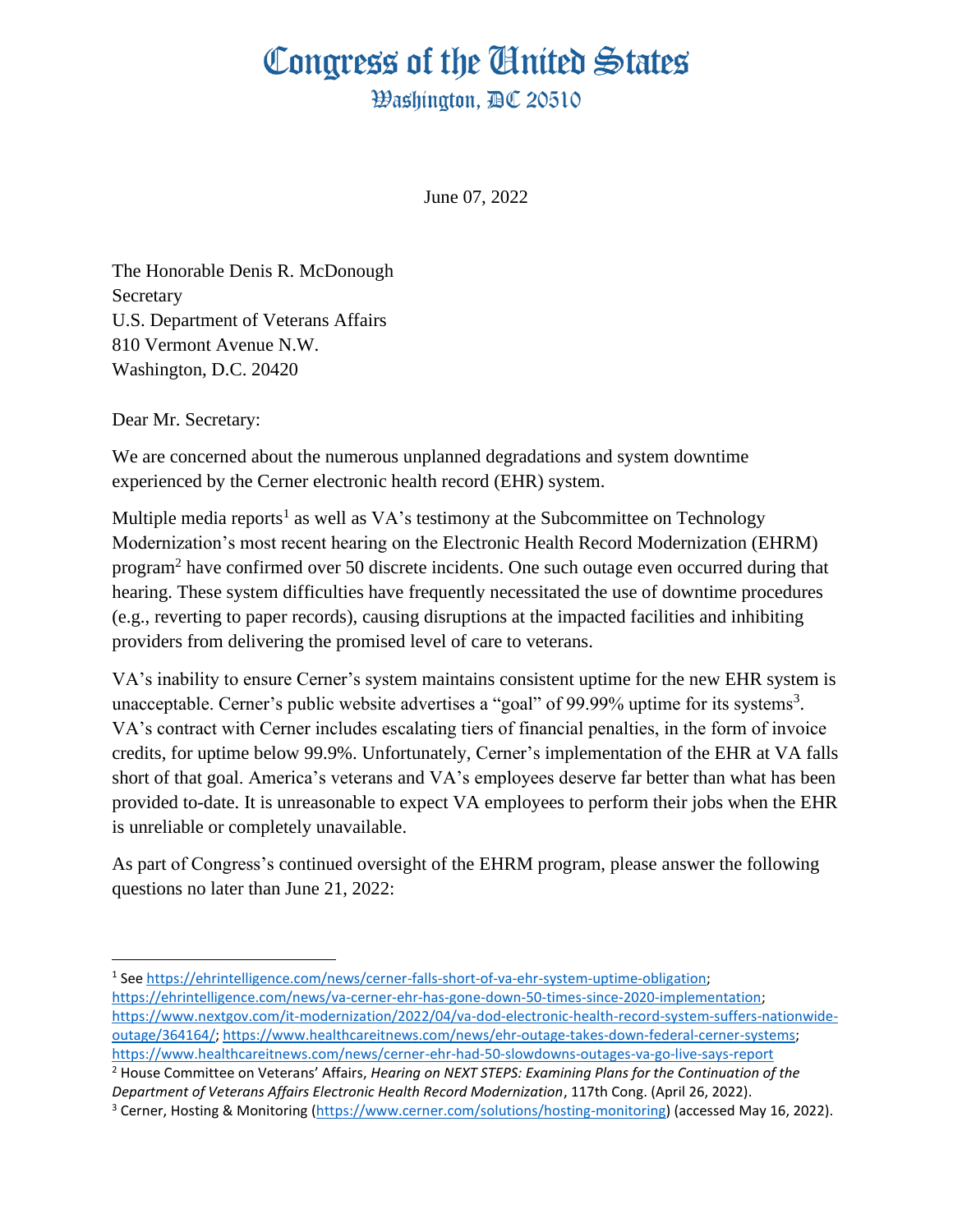## **Contract Management:**

- Has VA signed off and/or paid an invoice for any task-order that has not been fully completed?
	- $\circ$  If so, please provide the Committee with a copy of the invoice or task order.
- Has Cerner submitted an invoice for any task-order that has not been fully completed?
	- o If so, please provide the Committee with a copy of the invoice or task order.

### **System Outages and Degradations:**

- Please provide a complete list of all unplanned and planned degradations and indicate the following for each:
	- o How long was each episode?
	- o When did the degradation occur?
	- o What was the nature of the degradation? Specifically, which systems or functions were impacted?
	- o Were the degradations limited to a single facility, or did it affect multiple facilities?
	- o Has a root-cause analysis been completed?
		- If so, what was the root-cause and what is the expected resolution and timeframe for resolution?
		- If not, when will the root-cause analysis be completed?
	- o What corrective actions have been taken for each instance?
- Please provide a complete list of all unplanned and planned outages and indicate the following for each:
	- o How long was each episode?
	- o When did the outage occur?
	- o What was the specific nature of the outage? Which systems were impacted?
	- o Were the outages limited to a single facility, or did it affect multiple facilities?
	- o Has a root-cause analysis been completed?
		- If so, what was the root-cause and what is the expected resolution and timeframe for resolution?
		- If not, when will the root-cause analysis be completed?
	- o What corrective actions have been taken for each outage?
- What is Cerner's current uptime?

### **Contractual Details**

According to an email received from VA's Office of Congressional and Legislative Affairs (OCLA) "SLAs are discussed in Attachment 16 to the IDIQ contract which is titled 'Cerner Hosting Document.'" The section of the document referenced is titled "Proposed Application Availability and Remedy (SLA) for Infrastructure" (page 46) and appears to only refer to the supportive infrastructure rather than the Millennium product itself.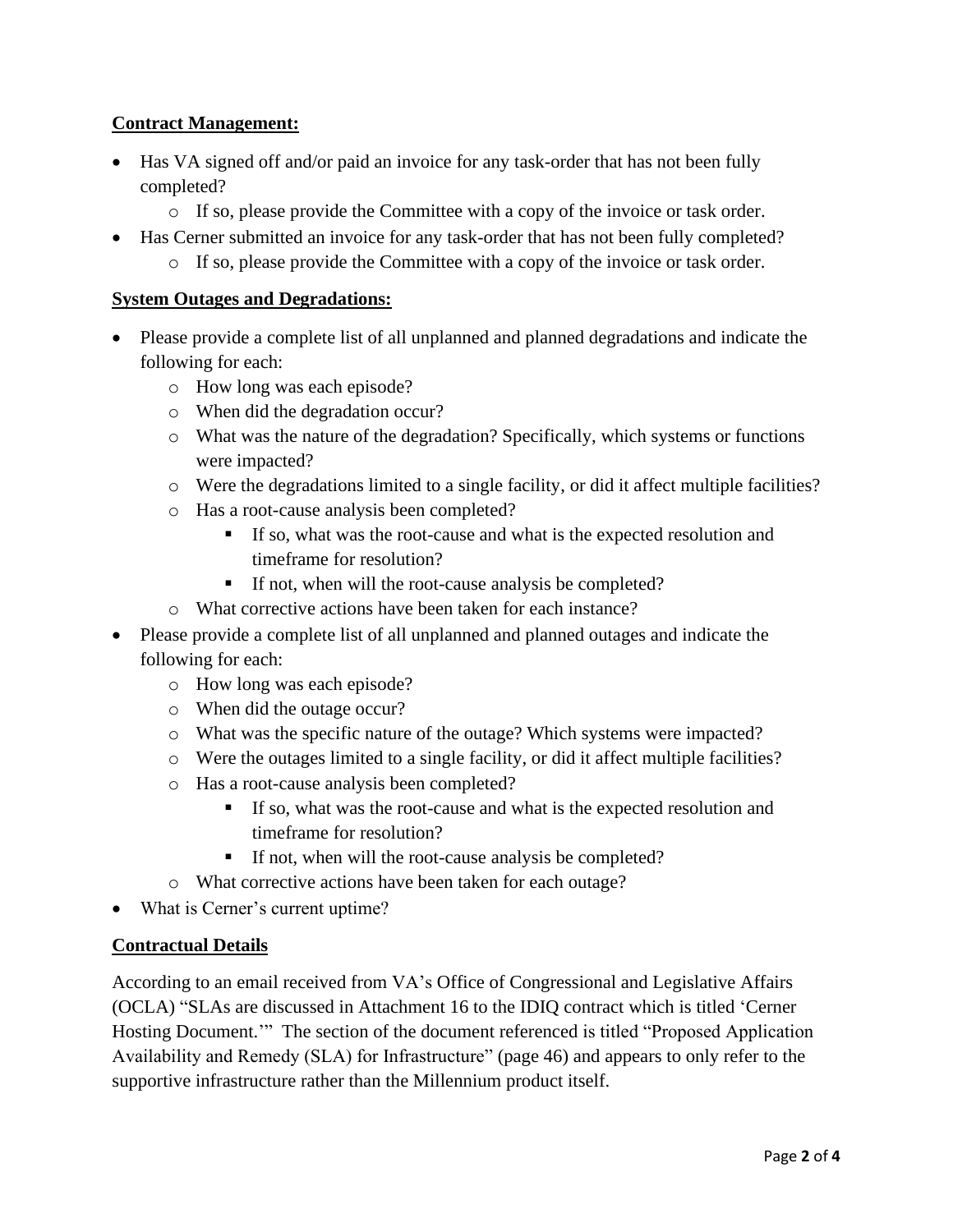- Please confirm this is the relevant section addressing uptime for the entire Cerner contract. If there are others, please provide them to the Committee.
- Is there a Service Level Agreement (SLA) or uptime requirement for the Millennium product separate from hosting infrastructure?
	- o If yes, please provide all such SLAs or uptime requirements.
	- o If not, what guarantees does VA have that Millennium will meet VA's performance and stability requirements? How is the Cerner Hosting Document sufficiently comprehensive to meet VA's performance and stability requirements?
- Cerner's website advertises a "goal" of 99.99% uptime for its systems [\(https://www.cerner.com/solutions/hosting-monitoring;](https://www.cerner.com/solutions/hosting-monitoring) see screenshot below). Why has VA accepted a lower standard for its systems than Cerner's goal for its commercial clients?



- What are the financial penalties to Cerner for poor performance and/or if the EHRM system fails to meet expectations?
- What financial penalties, including invoice credits, deductions, or rejections, has VA imposed in accordance with the Cerner Hosting Document, SLA, or any other relevant contract requirements?
- In the event of continued or further under- or non-performance, what are VA's options under the existing contract or contracting law/regulations? What actions has VA already taken to hold Cerner accountable?
- Has VA issued a cure notice to Cerner for failure to meet the SLA or other uptime requirements? If so, please provide a copy of the cure notice.
- Has Cerner provided VA the outcome of their publicly announced technical review of system degradation? If so, please provide the Committees' a copy of that review. If not, when is it expected?